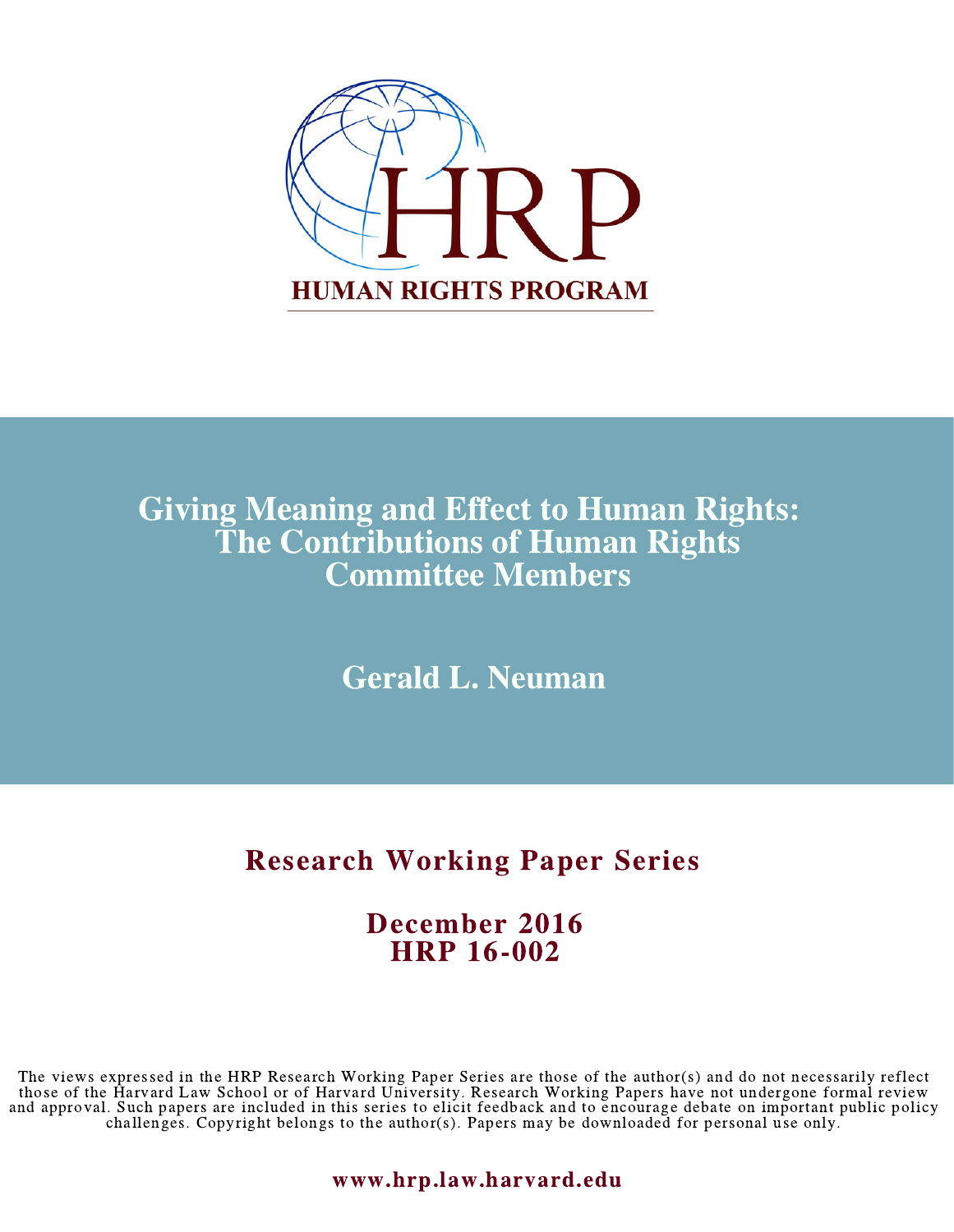### **Giving Meaning and Effect to Human Rights: The Contributions of Human Rights Committee Members**

Gerald L. Neuman 1

(draft book chapter, to appear in a volume edited by Daniel Moeckli and Helen Keller on the two human rights covenants)

#### **Abstract**

*This essay discusses the multiple roles played by the members of the Human Rights Committee in giving effect to the rights guaranteed by the International Covenant on Civil and Political Rights. It argues that the most important contribution the members make to the human rights project consists in their credible, professional elaboration of those rights, particularly by means of the Committee's Views and General Comments, as emphasized by the International Court of Justice in the* Diallo *case. While the Committee members should be open to learning from the insights of other treaty bodies, they should resist urgings toward a simplistic harmonization. The texts and interpretations of other 'core' human rights treaties must be used with care in the members' independent exercise of their own interpretive function.*

This essay discusses the role of the members of the Human Rights Committee (HRC, or Committee) in the implementation of the International Covenant on Civil and Political Rights (ICCPR), and the human rights project as a whole. Initially, that requires a discussion of the functions of the Committee as an overall institution, and then the essay concentrates on the contributions of the members, individually and collectively. It emphasizes the collective activity of authoritatively interpreting the rights within their mandate as the members' most important contribution.

#### **1. The Functions of the Human Rights Committee**

The HRC is the independent expert body created by the ICCPR for monitoring compliance by states parties with their obligations under the treaty. Its overbroad name reflects a historical moment when no other treaty bodies were contemplated. Although some of the rights protected by the ICCPR are also addressed in other human rights treaties at the global level, certain key rights are substantively guaranteed to everyone only by the ICCPR, such as freedom from detention, freedom of expression, and political participation.

<sup>1</sup>J. Sinclair Armstrong Professor of International, Foreign, and Comparative Law, Harvard Law School. Although the author was a member of the Human Rights Committee from 2011 to 2014, this essay does not speak on behalf of the Committee.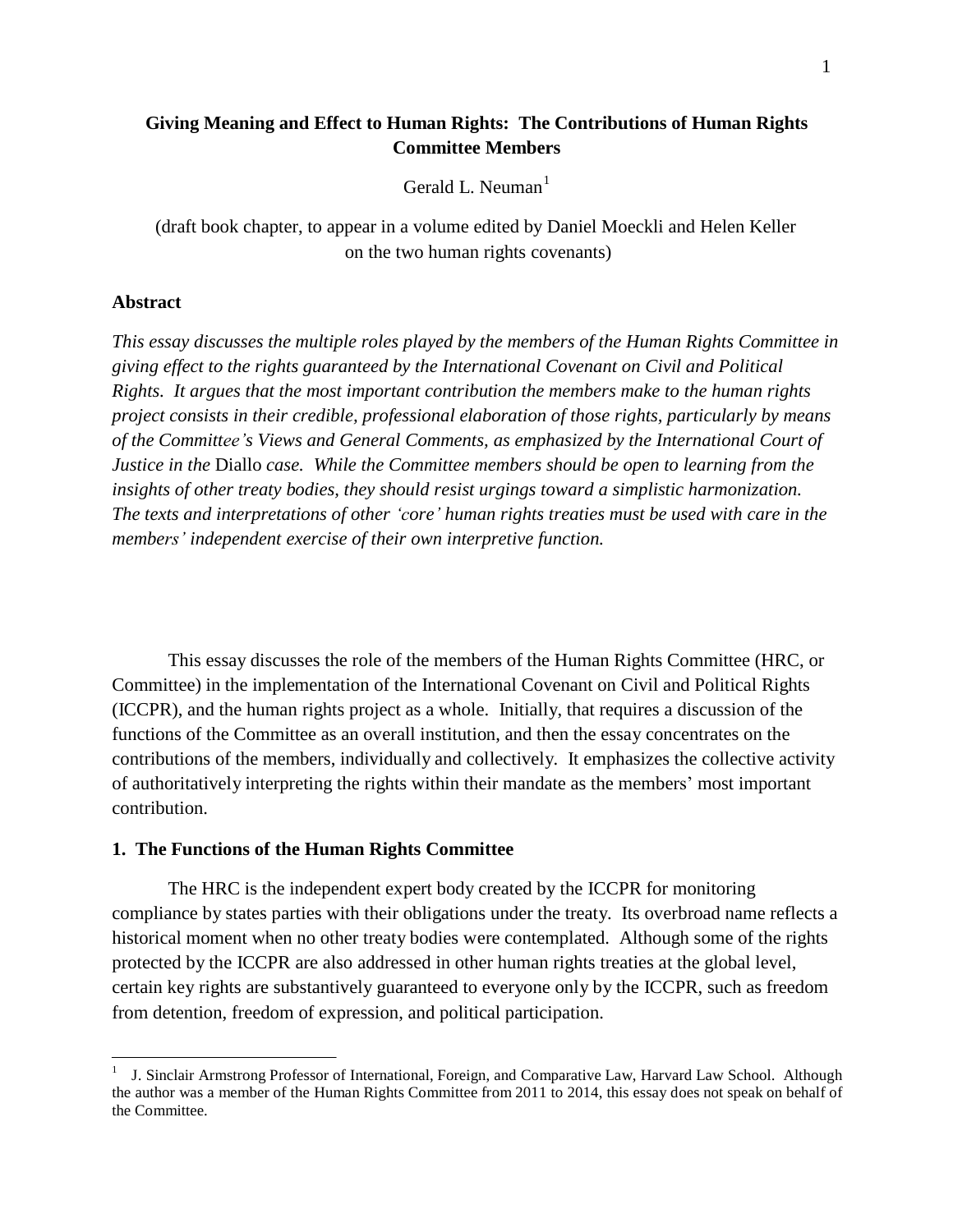The HRC has three principal activities: the examination of states' reports, the decision of individual communications, and the writing of General Comments. Each of these activities has evolved over the lifetime of the Committee. This essay will mostly address their operation from the perspective of 2011-2014, my term on the HRC. The three activities have contrasting natures, in terms of how publicly they are performed and their generality or specificity. State reporting is a major public event for the HRC, although some preparatory and deliberative phases take place in closed meetings, and each dialogue covers a wide range of civil and political rights issues in the particular reporting state. Communications involve claims of violation by a specific individual or group of individuals against a particular state, and are processed in confidence; in fact, even the existence of the communication is generally unknown to the rest of the world until the case has been decided and published.<sup>2</sup> General Comments address recurring legal issues of substance or procedure under the ICCPR, without being focused on any particular state, and over the years the HRC has increased the transparency of its process for generating General Comments. It now receives several rounds of public input, and deliberates on the text in open session.

Like any other international organization, the HRC has a variety of other auxiliary functions in support of the three main tasks. These functions include adopting procedural rules and practices, drafting an annual report, and maintaining relations with the United Nations and other human rights institutions. There is also one potentially significant task assigned by the ICCPR that actually lies dormant, the resolution of interstate disputes regarding violations of the treaty;<sup>3</sup> no state has ever launched such a proceeding. Unlike some of the other treaty bodies, the HRC very rarely issues public statements about human rights crises unconnected to a pending state report or communication, and it does not operate an 'urgent action' procedure for selfinitiated investigations.

The periodic reporting process is the primary mode of interaction between states and the HRC required by the ICCPR. States' written reports on their implementation of the treaty lead to a live and public dialogue between the states and Committee members. As the process has evolved, it has encompassed earlier written and oral input to the HRC from NGOs, national human rights institutions, and various UN agencies. Increasingly, states agree to file written answers to a list of questions posed in advance by the HRC, instead of a comprehensive written report, as the foundation for the public dialogue.<sup>4</sup> The dialogue not only takes place before civil society observers and is documented, but (when resources permit) is webcast to reach a wide audience, particularly in the state's own territory. Since 1992, the dialogue has led to the HRC's collectively deliberated Concluding Observations, which welcome positive developments in the reporting period and then set forth a series of concerns about possible or definite noncompliance

<sup>&</sup>lt;sup>2</sup> HRC, Rules of Procedure of the Human Rights Committee, UN Doc. CCPR/C/3/Rev.10 (2012), Rule 102.

<sup>&</sup>lt;sup>3</sup> Article 41, International Covenant on Civil and Political Rights, 1966, 999 UNTS 171.

<sup>&</sup>lt;sup>4</sup> This optional substitute is known as the List of Issues Prior to Reporting (LOIPR), or more recently as the 'simplified reporting procedure,' see GA Res. 68/268, 9 April 2014, paras. 1-2.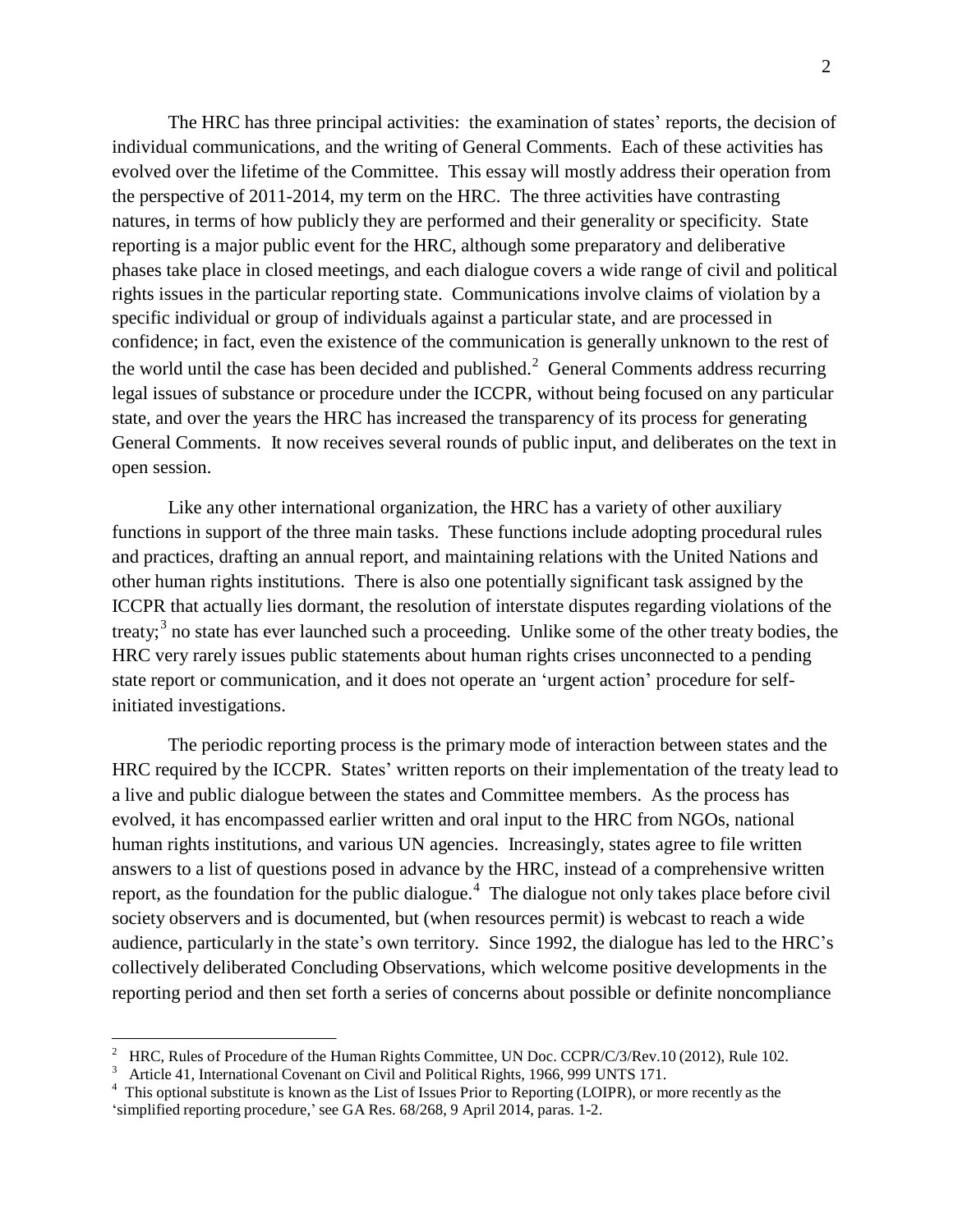with the state's ICCPR obligations, and recommendations for how the state should address these problems. During the Cold War period, individual members were able to make observations at the end of the dialogue, but the members from the socialist states successfully blocked any collective evaluation of states' compliance.<sup>5</sup> The HRC now makes collective observations, and follows up on them, within one year for a few selected recommendations, and in connection with the next periodic report for the full set.

The reporting system currently serves a number of overlapping purposes, depending on the quality of the state's participation. The activity of generating the report should focus the attention of state organs on their ICCPR obligations and on the needs expressed by civil society; the constructive dialogue between the state and the HRC gives the state the opportunity to educate the Committee and the world at large on its efforts to comply, and to receive legal guidance and advice from the HRC; the transparency of the dialogue, especially if webcast, offers the state's populace a different perspective on their government; the HRC's acceptance of NGOs can bolster the legitimacy of their activities and their issues; the HRC's Concluding Observations offer a form of public accountability for violations; the Concluding Observations give the HRC an opportunity to indicate its interpretation of the ICCPR; and the follow-up activities create a further forum for civil society engagement.

The HRC can consider individuals' communications only if the relevant state has ratified the (first) Optional Protocol to the ICCPR, as roughly two-thirds of the parties to the ICCPR proper have done thus far.<sup>6</sup> It has been suggested that the optional character of the procedure facilitated the HRC's ability to make findings of violations in its decisions (known as 'Views') during the Cold War years, because the members from socialist states did not seek to undermine a mechanism to which their states were not parties.<sup>7</sup> The communications process serves a variety of purposes -- most obviously, extending a forum where individuals can seek vindication of their claims; but also bringing neglected issues to the HRC's attention; operating as an adjunct to the monitoring function of the state report; and giving the HRC the opportunity to expound its interpretation of the ICCPR in a more definite way than Concluding Observations on state reports usually allow. The HRC also engages in public follow-up on its Views, pressing for implementation of its recommendations.

A key limitation of the HRC's role is that its evaluation of state reports and its final decisions on communications do not produce legally binding outcomes. $^8$  Most of the

<sup>5</sup>See, e.g., C. Tomuschat, *Human Rights: Between Idealism and Realism* (2003), 147-149.

<sup>&</sup>lt;sup>6</sup> Optional Protocol to the International Covenant on Civil and Political Rights, 1966, 999 UNTS 302.

<sup>7</sup>Bouziri, 'Problèmes particuliers rencontrés dans les premières années d'activité du Comité', in N. Ando (ed), *Towards Implementing Universal Human Rights: Festschrift for the Twenty-Fifth Anniversary of the Human Rights Committee* (2004) 79, at 98. (Mr. Bouziri was an HRC member from 1979 to 1986).

The HRC has held, however, that its requests to states to avoid inflicting irreparable harm on the author of a communication, such as execution or deportation to a country where the author fears torture, pending resolution of the communication are legally binding, because the state would be rendering the communications procedure futile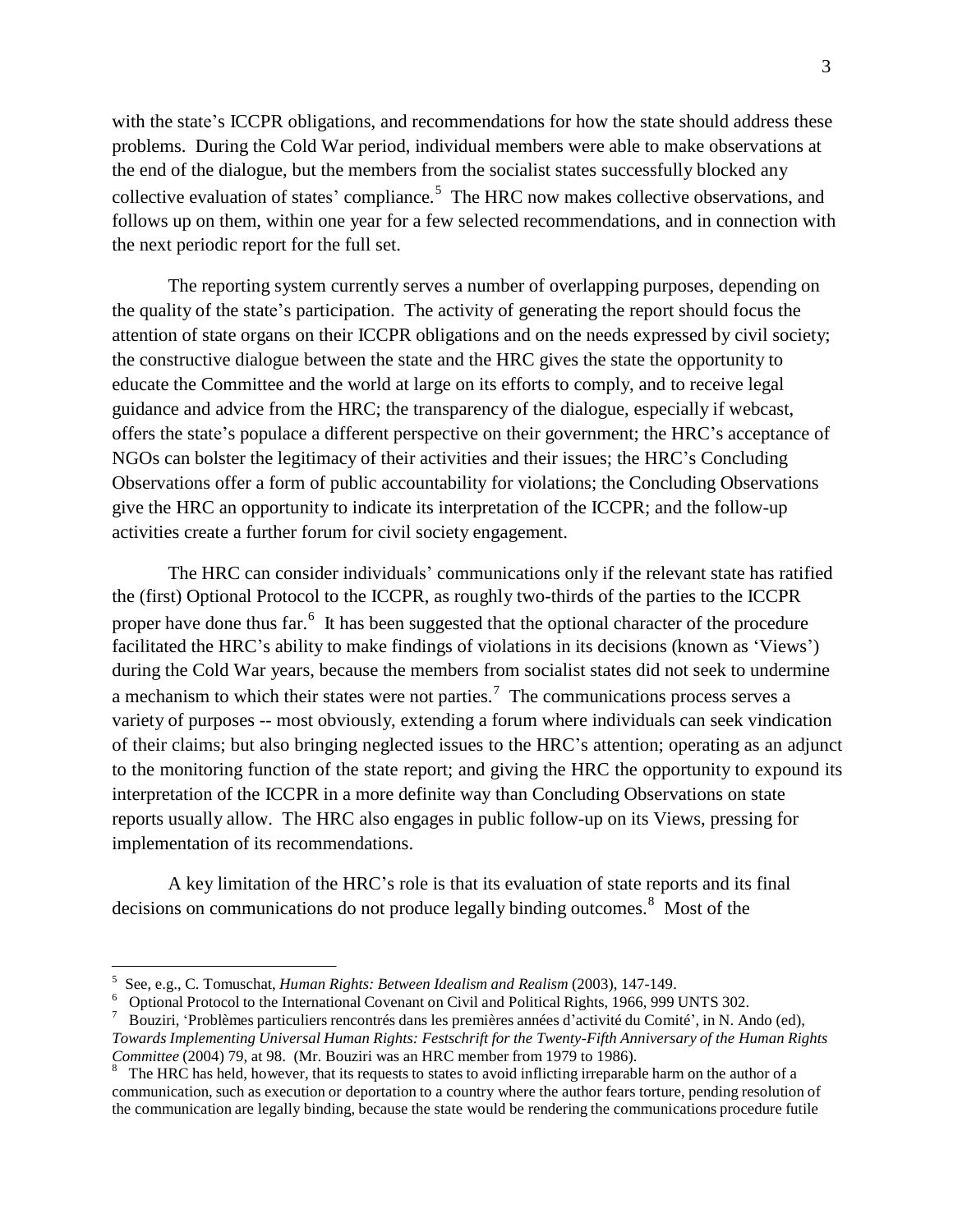Concluding Observations on state reports do not purport to express definitive conclusions. Each set of Concluding Observations includes series of paired 'concern' paragraphs and 'recommendation' paragraphs; usually the concerns involve possible violations, or even regrets about matters that they recognize as suboptimal, such as reservations to the ICCPR that could be withdrawn. Occasionally the concern paragraph will forthrightly describe a legal rule or practice as incompatible with the treaty. The recommendations are ordinarily proposed measures for dealing with the concern, which are not necessarily the only measures that would suffice, although sometimes the recommendation may openly assert that a rule incompatible with the treaty must be amended. Whether tentative or certain in phrasing, the Concluding Observations are not legally binding under the ICCPR.

In Views on communications, the HRC's resolution of the dispute does include definite findings of violation or non-violation. The Views also point out the state's obligation to provide reparations for the violations, with details whose status as recommendations or legal conclusions is less clear. $9$  Neither the findings of violation nor the remedial indications are legally binding under the Optional Protocol to the ICCPR authorizing the communications procedure.

Although the reporting procedure and the communications procedure do not result in legally binding outcomes for the state involved, they exert a softer normative force for compliance, and they also generate indirect effects on the implementation of the ICCPR. State authorities may be persuaded by the HRC's findings, and reexamine individual decisions or policies. Views and Concluding Observations can reinforce internal political forces and social movements arguing for reform. The HRC's follow-up processes call upon states to document and explain their measures of implementation. At the international level, a treaty body must be understood as an element in a broader network, where the outputs of the treaty body motivate or are utilized by other institutions that play different roles. The HRC's findings possess an authority and objectivity that can be combined with the political power or financial resources of other external actors to induce change. The HRC's legal interpretations of the ICCPR provide an objective framework for criticizing the state's failure to respect human rights.

by acting irreversibly before the Committee has expressed its views on the state's obligations. See, e.g., HRC, *Yuzepchuk v. Belarus*, Views of 24 October 2014, UN Doc. 112/D/1906/2009, para. 6.4.

The HRC's listing of forms of reparation in Views may be understood as conclusions on the exact remedy that the violations require, or as recommended measures to remedy the violations, or as being sometimes one and sometimes the other. See, e.g., HRC, Summary Record, UN Doc. CCPR/C/SR.3134 (31 Oct. 2014), 3 (abbreviated and approximate summary of discussion); Scheinin, 'The Human Rights Committee's Pronouncements on the Right to an Effective Remedy – An Illustration of the Legal Nature of the Committee's Work under the Optional Protocol', in N. Ando, supra note 7, 101, at 108-110; cf. Neuman, 'Bi-Level Remedies for Human Rights Violations', 55 *Harvard International Law Journal* (2014) 323 (examining remedies from a theoretical perspective). Moreover, the Views rarely include reasons in their remedial paragraph.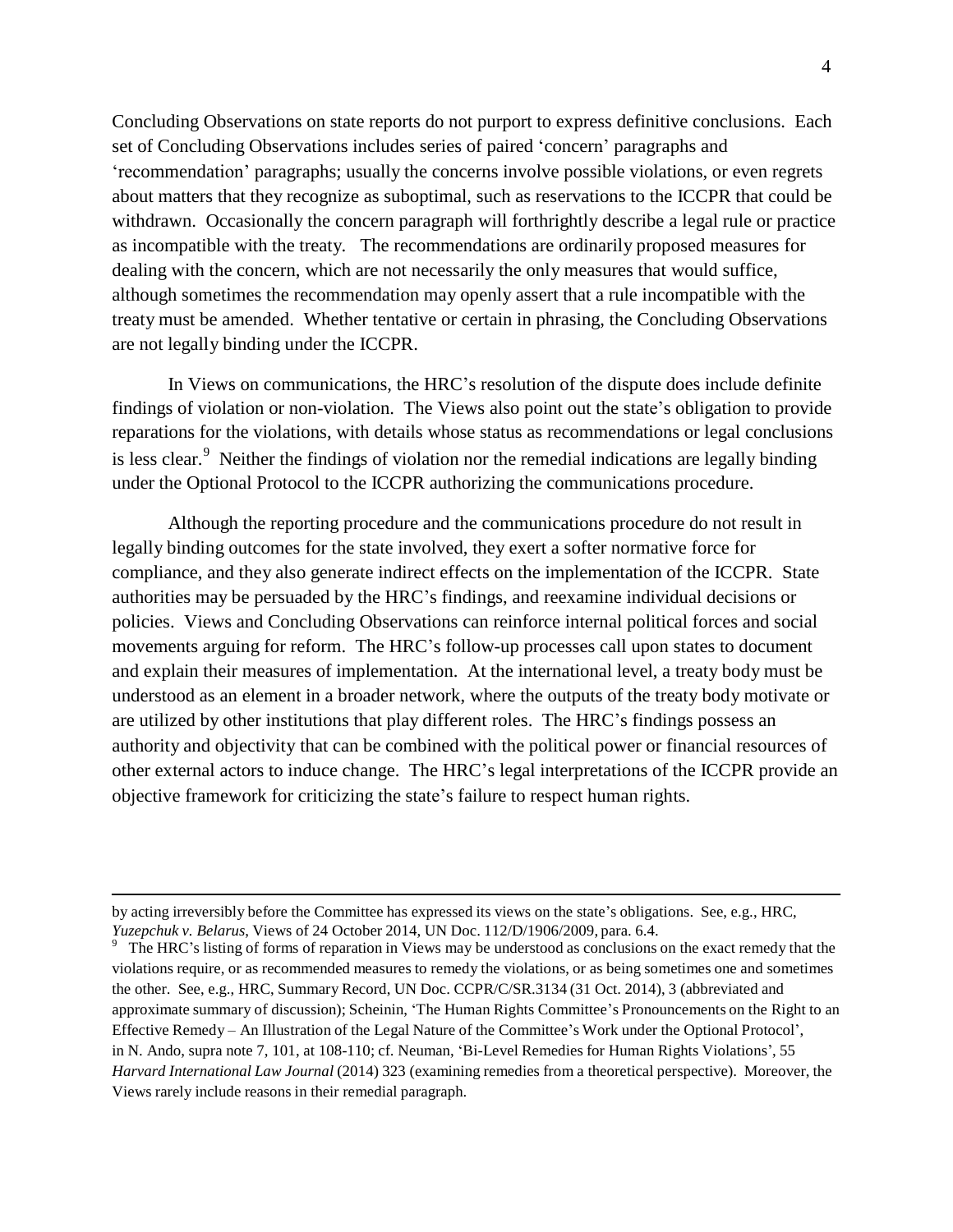The HRC has characterized its elaboration of the meaning of the ICCPR as 'authoritative,' a term that is subtly different from 'binding.'<sup>10</sup> The International Court of Justice expressed its appreciation of the HRC's role in a well-known judgment applying the ICCPR:

Since it was created, the Human Rights Committee has built up a considerable body of interpretative case law, in particular through its findings in response to the individual communications which may be submitted to it in respect of States parties to the first Optional Protocol, and in the form of its 'General Comments'.

Although the Court is in no way obliged, in the exercise of its judicial functions, to model its own interpretation of the Covenant on that of the Committee, it believes that it should ascribe great weight to the interpretation adopted by this independent body that was established specifically to supervise the application of the treaty. The point here is to achieve the necessary clarity and the essential consistency of international law, as well as legal security, to which both the individuals with guaranteed rights and the States obliged to comply with treaty obligations are entitled.<sup>11</sup>

In other words, when the HRC performs its task properly, its consistent interpretations provide focal points around which interpretation of the ICCPR should coalesce.

From my own perspective, this interpretive function constitutes the most important contribution of the HRC to the implementation of the ICCPR. In saying this, I do not mean to minimize the value of the other functions, but rather to emphasize the need for authoritative elaboration. Covenant rights cannot be left to the chaos of self-serving interpretations by each indifferent or complacent state. The HRC's interpretations are foreshadowed in Concluding Observations, articulated in holdings on communications, and summarized in General Comments.

General Comments usually provide a synthesis or progressive codification of the HRC's interpretation of a particular substantive article of the ICCPR, based primarily on its past experience in communications and concluding observations. Some General Comments address cross-cutting issues, and others have addressed HRC procedures. In the past, General Comments often requested states to include particular information in their reports, but this function may be fading as advance lists of issues replace comprehensive reports. General Comments may include both passages that elaborate obligations and passages that set forth recommended means of avoiding violations; the use of the verb 'should' often, but not always, indicates a recommendation, in contrast with the mandatory 'must.' General Comments guide states and the HRC's own conduct in drafting Concluding Observations and Views. Nonetheless, the HRC

<sup>&</sup>lt;sup>10</sup> HRC, General Comment No. 33, UN Doc. CCPR/C/GC/33 (2008), para. 13.

<sup>11</sup>*Ahmadou Sadio Diallo (Republic of Guinea v. Democratic Republic of the Congo)*, Judgment, 30 November 2010, ICJ Reports (2010) 636, at 664.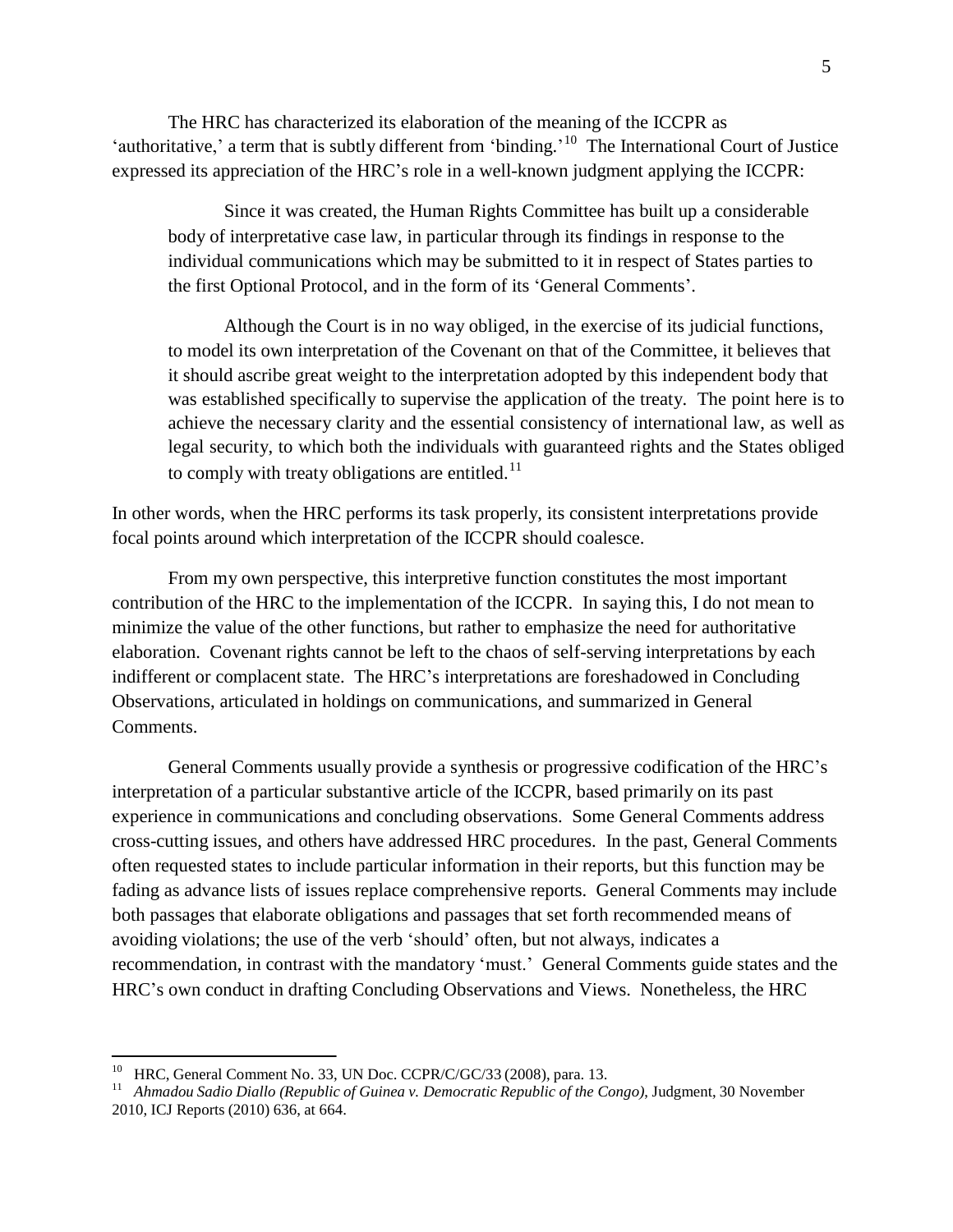may further develop its jurisprudence without first amending or replacing an older General Comment.<sup>12</sup>

The importance of the HRC's interpretive function varies somewhat in the different regions. It is most crucial in regions that lack independent human rights tribunals, and for countries that are not parties to relevant regional treaties. In the Council of Europe, which has a thick set of human rights institutions and a well-established if overburdened court with mandatory jurisdiction, the HRC's role is supplementary. The HRC has filled in some gaps in the coverage of the European Convention on Human Rights, <sup>13</sup> and has occasionally led the way in interpretation of particular rights, such as conscientious objection to military service as an element of religious freedom.<sup>14</sup> The HRC also provides a global corrective to certain regionspecific interpretations, such as the excessive margin of appreciation that the European Court of Human Rights affords to limitations on non-Christian religious practices.<sup>15</sup> In the Americas, where most states are now subject to the jurisdiction of a regional court that borrows freely from European and global sources and exercises considerable interpretive freedom of its own, the HRC's role may have become supplementary as well. Nonetheless, for non-parties to the American Convention on Human Rights, most prominently the United States of America, the ICCPR reporting system provides an essential impartial global forum for accountability.<sup>16</sup> In Africa, where the regional human rights convention expressly encourages use of global human rights instruments in its interpretation, the HRC influences the articulation of human rights standards both directly under the ICCPR and indirectly through the regional convention,

<sup>&</sup>lt;sup>12</sup> For example, in 1996 the HRC's General Comment No. 25 had identified 'established mental incapacity' as a permissible basis for denying the right to vote. After the advent of the Convention on the Rights of Persons with Disabilities (CRPD), the HRC declined to amend or replace its old General Comment, but rather took into account some of the insights of the CRPD Committee and adopted Concluding Observations that articulated a stricter standard for (but not an absolute ban on) finding an inability to vote. See, e.g., HRC, Concluding observations on the third periodic report of Hong Kong, China, UN Doc. CCPR/C/CHN-HKG/CO/3 (2013), para. 24; HRC, Summary Record, UN Doc. CCPR/C/SR.2978 (28 March 2013), para. 14.

 $13$  For example, the Seventh Protocol to the European Convention contains a weakened version of the right to criminal appeal, with an exception that allows appeals to be restricted to pure issues of law; HRC Views finding violations by Spain of the stronger provision in Art. 14(5) ICCPR led the legislature to adopt legal reforms broadening the right of appeal. See International Law Association, *Final Report on the Impact of Findings of the United Nations Human Rights Treaty Bodies* (2004), 9-10.

<sup>&</sup>lt;sup>14</sup> See ECtHR, *Bayatyan v. Armenia*, Appl. No. 23459/03, Judgment of 7 July 2011, at paras. 105-109 (Grand Chamber) (changing the court's interpretation of Art. 9 ECHR in relation to conscientious objection, in parallel to the HRC's change in interpretation of Art. 18 ICCPR).

<sup>&</sup>lt;sup>15</sup> Compare, e.g., HRC, *Bikramjit Singh v. France*, Views of 1 Nov. 2012, UN Doc. CCPR/C/106/D/1852/2008 (protecting Sikh male student's right to wear religiously required head covering in public school), with ECtHR, *Jasvir Singh v. France*, Appl. No. 25463/08, Inadmissibility decision of 30 June 2009 (finding denial of such right within France's margin of appreciation); see Neuman, 'Human Rights and Constitutions in a Complex World', 50 *Irish Jurist* (2013) 1, at 7-8.

<sup>&</sup>lt;sup>16</sup> Perhaps I should mention here that in the HRC, members are recused from participation in examining the state report of their country of nationality, as well communications brought against it, in contrast to the mandatory inclusion of national judges in cases before the European Court of Human Rights. See Rules 71(4), 90(1)(a). The United States is not a party to the Optional Protocol.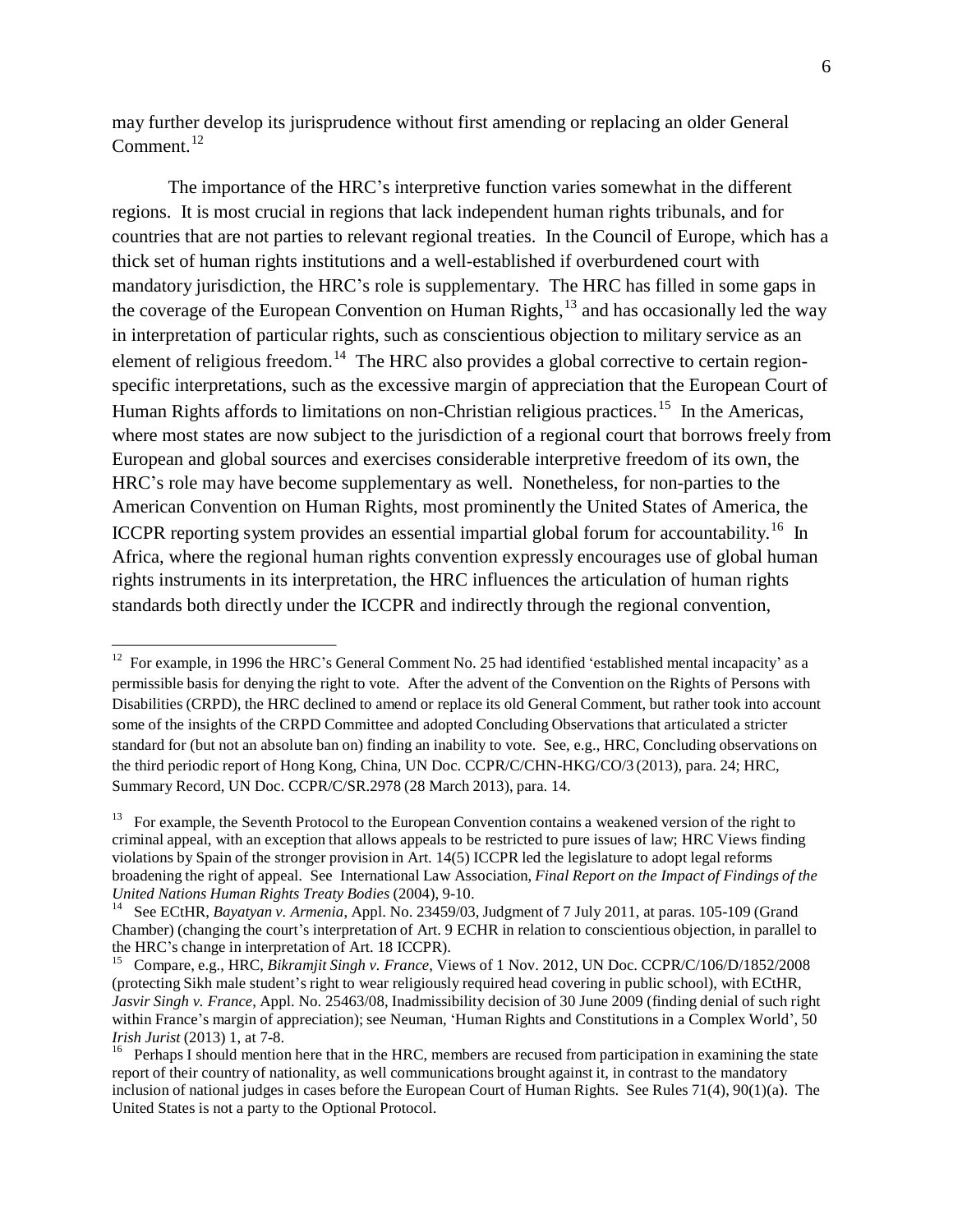although great challenges of implementation remain.<sup>17</sup> Moreover, the new African Court on Human and Peoples' Rights has already invoked the HRC's General Comments in some of its judgments,  $^{18}$  and has exercised its explicit authority to find a violation of the ICCPR in a case.<sup>19</sup>

#### **2. The Committee and Its Members**

According to the ICCPR, the Human Rights Committee 'shall consist of 18 members.<sup>20</sup> The Committee *is* its members, taken together. In addition, the ICCPR requires the UN Secretary-General to 'provide the necessary staff and facilities for the effective performance of the functions of the Committee under the present Covenant.<sup>21</sup> The result of this arrangement is that personnel of the UN human rights bureaucracy (currently the Treaty Bodies Division of the Office of the High Commissioner for Human Rights (OHCHR)) furnish vital support and assistance to the work of the HRC, and the Conference Management division of the United Nations supplies other facilities, such as interpretation, translation, and publication services.

In a broad sense, the Committee could be said to include the members, the human rights officers, and the Conferences Services personnel, just as the International Court of Justice (ICJ) could be said to include the judges and the entire Registry, from the legal officers to the security division and the medical unit.<sup>22</sup> Unlike the ICJ, however, the HRC does not have formal authority over any of the people who assist it – they are all part of the UN Secretariat.<sup>23</sup> The HRC proper is an independent treaty-based body outside the UN hierarchy, but dependent on the UN for financial and human resources. The Committee members have a close working relationship with their own Secretary and other helpful people from the Treaty Bodies Division, and a much more arms-length relationship with others, including Conference Services, whose translation and publication services actually consume the great majority of the treaty body budget. $^{24}$  This unfortunate structure weakens the HRC.

The Committee proper, then, consists of the members, nationals of eighteen different states that are parties to the ICCPR. They attend the HRC's three sessions per year, and they also perform preparatory work between sessions, in addition to the full-time jobs that support them. They are elected by the states parties for staggered four-year terms, with consideration

<sup>&</sup>lt;sup>17</sup> See F. Viljoen, *International Human Rights in Africa* (2007), 345.

<sup>&</sup>lt;sup>18</sup> African Court on Human and Peoples' Rights, *Konaté v. Burkino Faso*, Appl. No. 004/2013, Judgment of 5 Dec. 2014; African Court on Human and Peoples' Rights, *Mtikila v. United Republic of Tanzania*, Appl. Nos. 009/2011, 011/2011, Judgment of 14 June 2013.

<sup>19</sup>See *Konaté*, supra note 18; African Court on Human and Peoples' Rights, *Thomas v. United Republic of Tanzania*, Appl. Nos. 005/2013, Judgment of 20 November 2015.

Art. 28 ICCPR.

 $21$  Art. 36 ICCPR.

<sup>&</sup>lt;sup>22</sup> See ICJ, Report of the International Court of Justice: 1 August 2013-31 July 2014, UN Doc.  $A/69/4$  (2014), 61.

<sup>23</sup>See Opsahl, 'The Human Rights Committee', in P. Alston (ed), *The United Nations and Human Rights: A Critical Appraisal* (1992) 369, at 388-391.

<sup>24</sup>See, e.g., United Nations High Commissioner for Human Rights, *Strengthening the United Nations treaty body system* (2012), at 26 (describing treaty body costs for 2010 and 2011 as \$39.3 million for human rights personnel, including members' travel, and \$72 million for conference services).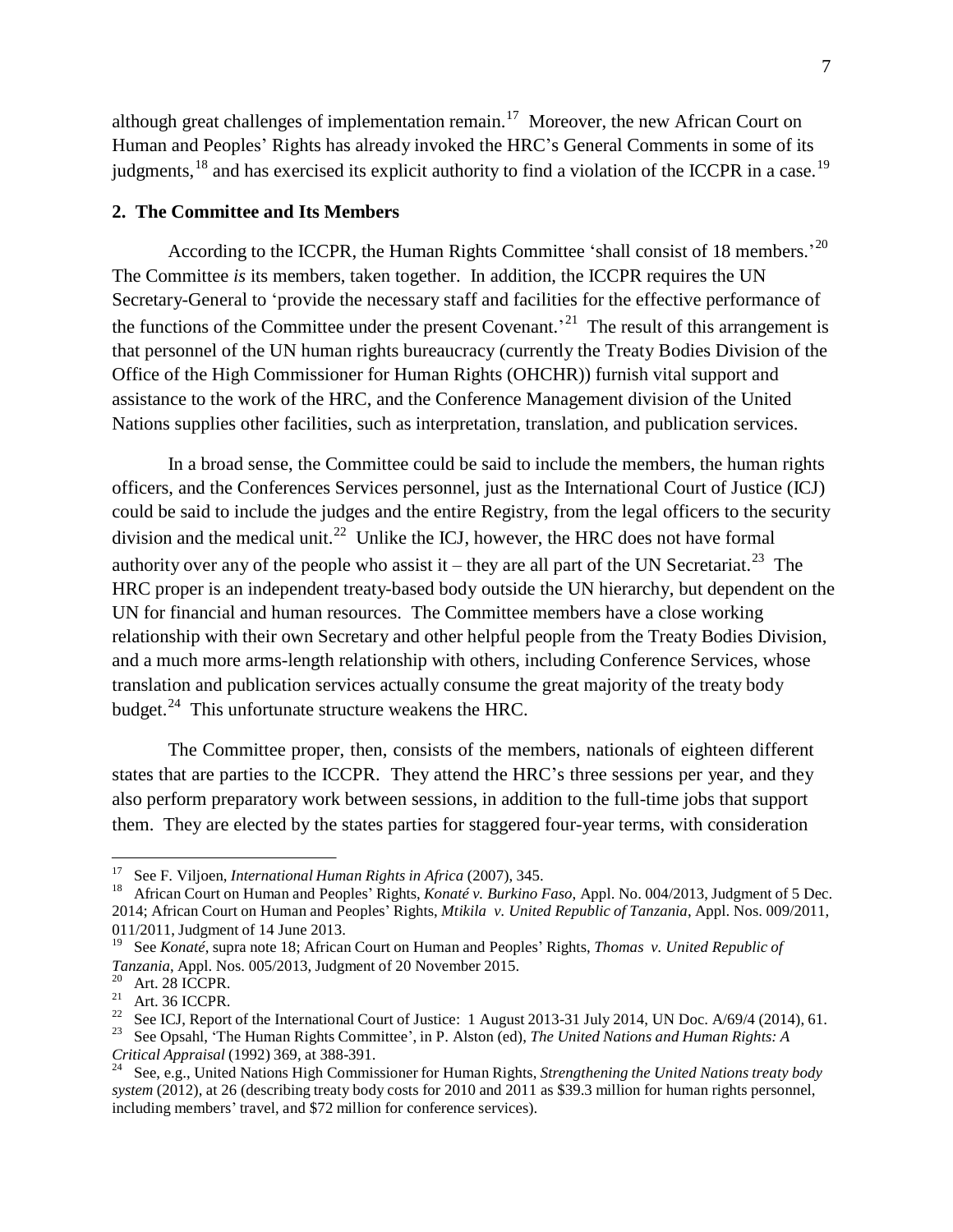given to 'equitable geographical distribution of membership and to the representation of the different forms of civilization and of the principal legal systems.<sup>25</sup> The regional distribution is not rigid, but the diversity of the HRC's membership serves it well. From recent experience I would report that the members interact as equals and without the factionalism that characterized the HRC's Cold War period. Nearly all the HRC members have been lawyers, though with different career paths, including academia, the judiciary, foreign ministries, and NGO service. Their legal experience, which the ICCPR encourages but does not require, contributes to the quality of the HRC's work; so do other skills, such as diplomacy, which academics often lack, in dialogue with recalcitrant states, or in sometimes awkward relations with UN structures. The HRC could benefit from greater gender diversity in its membership, an issue that the two Covenants do not expressly address*.* 26

The members contribute through a division of labor within the Committee. Every two years since 1987, the HRC has elected a new Chairperson from a different region than the previous one, though not in a strictly regular rotation. Along with three Vice-Chairpersons and a Rapporteur (for the Annual Report), the Chairperson participates in the Bureau to handle certain administrative matters. Special Rapporteurs are appointed for two-year terms to perform certain specialized functions, such as the follow-up procedures. The heaviest load is carried by the Special Rapporteur for New Communications and Interim Measures, who is on call for urgent decisions year-round. An average member in an average session is likely to play multiple roles, as rapporteur for one state report, task force member on another, rapporteur for a few communications, and more generally by actively participating in deliberations on concluding observations, communications, the pending draft general comment, and the HRC's working methods.

The HRC's Views, Concluding Observations, and General Comments are all the product of deliberations by the plenary Committee.<sup>27</sup> Concluding Observations and General Comments are adopted by consensus. Views on individual communications, however, may be adopted by majority vote if consensus cannot be reached, and this is the one area where the HRC's rules provide for the publication of separate individual opinions (concurring or dissenting).<sup>28</sup>

Members write separately, alone or with others, for a variety of reasons. The HRC has a fairly restrained culture of dissent, and members do not write every time they disagree with some

<sup>&</sup>lt;sup>25</sup> Art. 31(2) ICCPR.

<sup>&</sup>lt;sup>26</sup> See, e.g., Edwards, 'Universal Suffrage and the International Human Rights Treaty Bodies: Where are the Women?', in M. Bassiouni and W. Schabas (eds), *New Challenges for the UN Human Rights Machinery: What Future for the UN Treaty Body System and the Human Rights Council Procedures?* (2011) 151; GA Res. 68/268, 9 April 2014, paras. 12-13.

<sup>27</sup>Some of the inadmissibility decisions may be drafted by a Special Rapporteur or Working Group, and adopted by the Committee without discussion if no member raises a concern. See Rules of Procedure, supra note 2, Rule  $\frac{93(3)}{28}$ .

Id. Rule 104.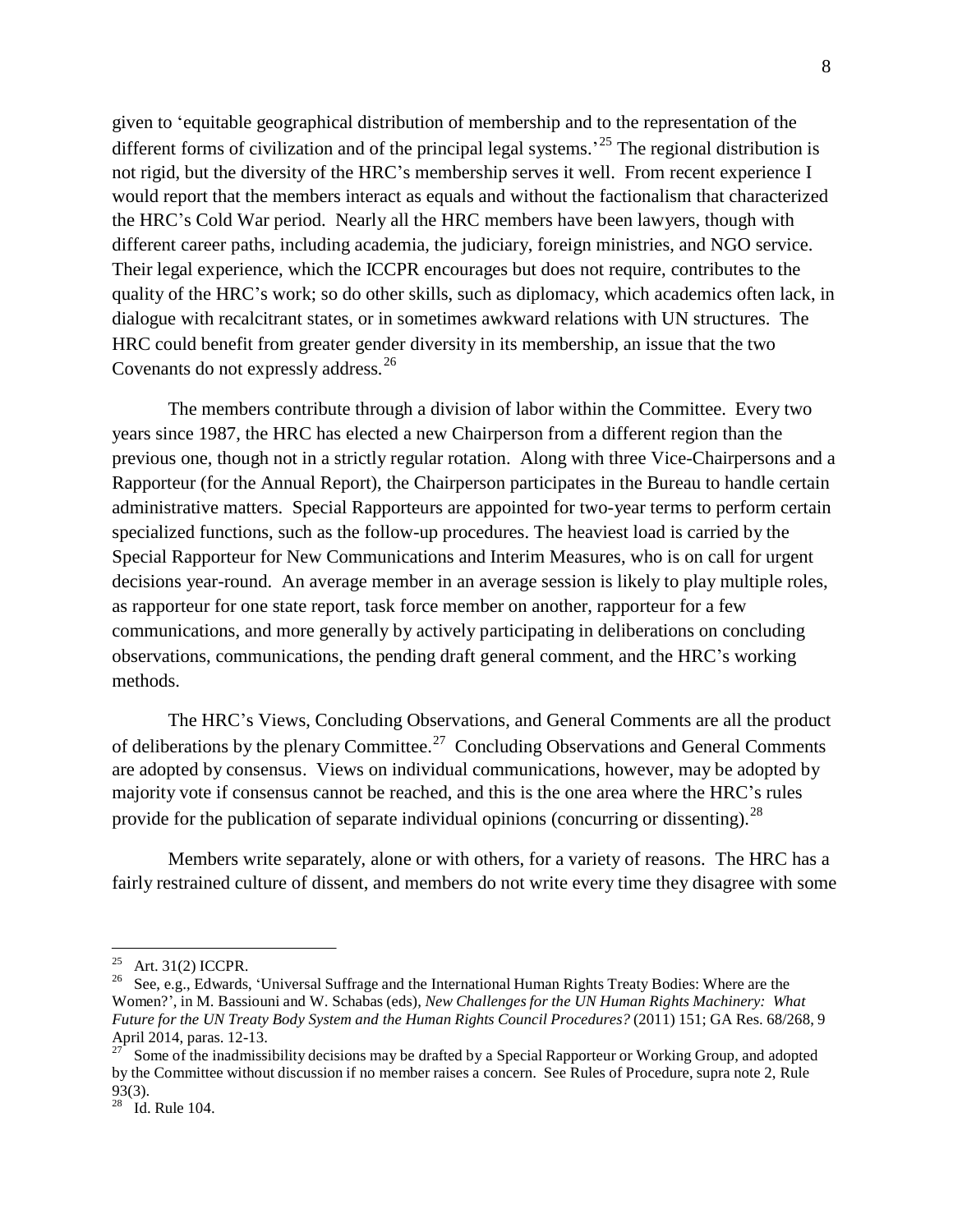aspect of the majority opinion.<sup>29</sup> Separate opinions may argue for a different evaluation of the facts, or may articulate a different legal approach, with regard to substance, methodology, or procedure. Sometimes concurring opinions explain more fully reasoning that may be latent in a terse majority opinion, or emphasize one of the rationales that contributed to a compromise formulation. On a few occasions, concurring members have written in order to respond to the arguments of a dissenting opinion. Separate opinions bring internal debates into the open, which may prompt wider discussion, and they record arguments that may prove influential when a related issue arises in a later case. The individualized style of many separate opinions has potential to persuade a variety of audiences that the concise institutional style of HRC majority opinions may lack.

In the HRC, the members write the General Comments. They possess the legal expertise to draft, and they would not delegate the task to the Secretariat or to outside agencies or NGOs as some other treaty bodies have done.<sup>30</sup> Serving as rapporteur on a General Comment is a huge time commitment, both during and between sessions. The rapporteur produces the initial draft, and shepherds the evolving text through the stages of discussion. The procedure for adopting General Comments has become highly consultative, and the HRC receives very useful suggestions from states and other stakeholders, but the members must be persuaded of their merit, and each paragraph of the text is adopted by consensus.

Members play diverse roles in another respect. One former member, Martin Scheinin, has emphasized three ideal types of the Committee member, which he and a co-author call the Captain, the Fire Brigade, and the Icebreaker.<sup>31</sup> The captain emphasizes maintaining stability on a forward course, as if the Committee were a massive vessel that could not make sharp turns or reduce speed quickly. The fire brigade responds to burning injustices, and rushes to extinguish them by any means that work. The icebreaker leads the way through blocked seas, creating the single channel that states must follow to reach the treaty's goal. Scheinin makes evident his sympathy with the fire brigade.

<sup>&</sup>lt;sup>29</sup> During 2011-2014, somewhat under 40% of the Views included at least one separate opinion, concurring or dissenting (author's calculation). Far fewer inadmissibility decisions inspire separate opinions. The number of separate opinions on Views, written or joined, varied greatly among members during this period, from zero to fortyeight (an outlier). I do not distinguish here between concurring and dissenting opinions, because members may disagree sharply on issues of interpretation in cases where they agree that the provision at issue has been violated.

The HRC's rate of separate opinions is much lower than that of the European Court of Human Rights, but far higher than that of the Committee on the Elimination of Racial Discrimination (CERD), which did not see its first separate opinion until 2013. See White and Boussiakou, 'Separate Opinions in the European Court of Human Rights', 9 *Human Rights Law Review* (2009) 37 (finding 80% of Chamber and Grand Chamber judgments from 1999 to 2004 non-unanimous); Wildhaber, 'Opinions dissidentes et concordantes de juges individuels à la Cour Européenne des Droits de l'Homme', in R.-J. Dupuy (ed), *Mélanges en l'Honneur de Nicolas Valticos: Droit et justice* (1999), 529 (giving earlier statistics); CERD, *TBB Turkish Union in Berlin-Brandenburg v. Germany*, Opinion of 26 February 2013, UN Doc. CERD/C/82/D/48/2010.

See, e.g., Doek, 'The CRC: Dynamics and Directions of Monitoring its Implementation', in A. Invernizzi and J. Williams (eds), *The Human Rights of Children: From Visions to Implementation* (2011) 99, at 106.

<sup>&</sup>lt;sup>31</sup> See Slotte and Scheinin, 'Captain, Fire Brigade or Icebreaker? Political Legitimacy as a Rationale in Human Rights Adjudication', in T. Kurtén and L. Hertzberg (eds), *Legitimacy: the Treasure of Politics* (2011) 89.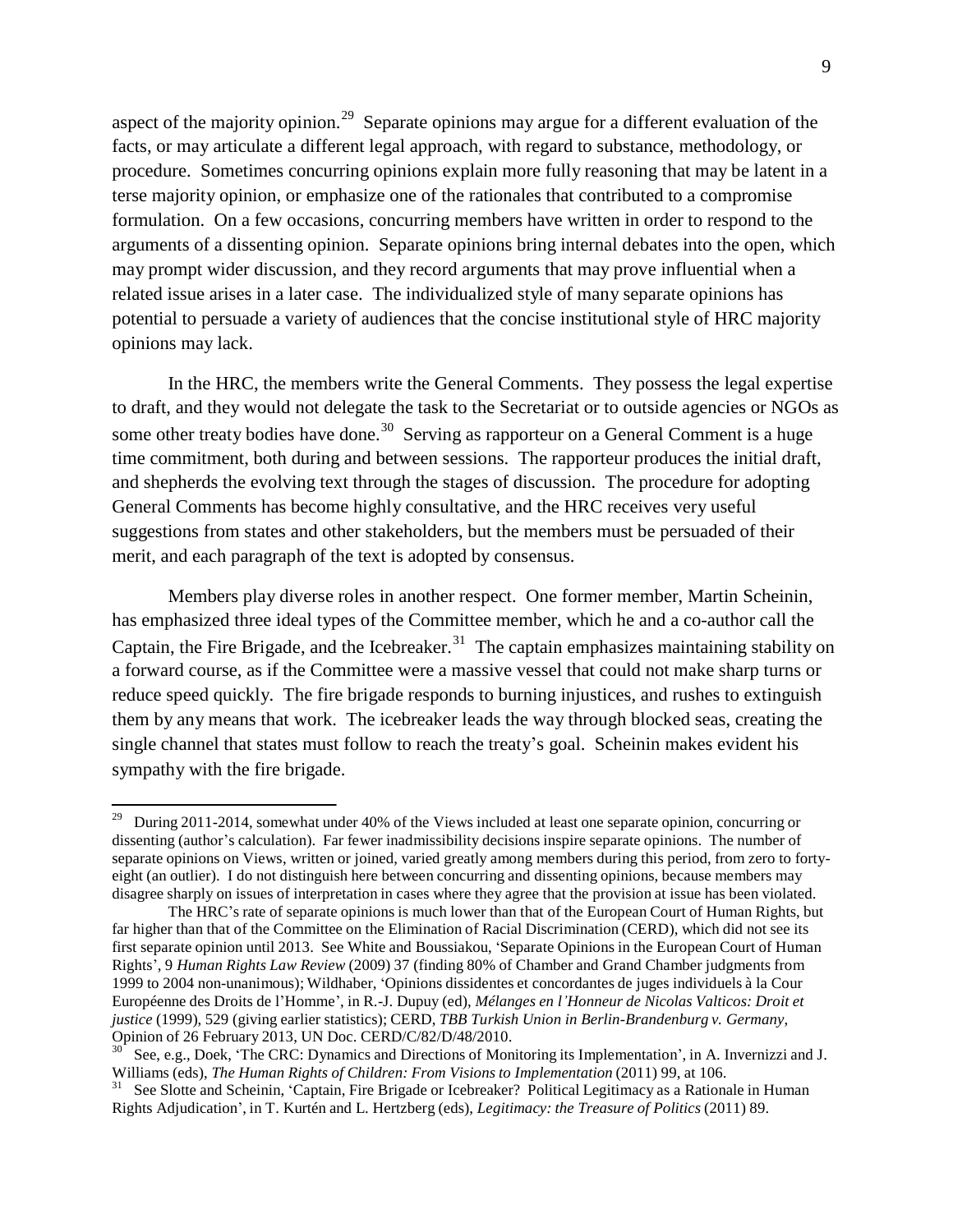I agree that the HRC benefits from having members with diverse approaches and strategies, and I recognize the fire brigade type as making an essential contribution, challenging the others to perceive new problems and find new solutions. My own view is that the HRC also needs counterweights to the fire brigade, and I note Scheinin's observation that the fire brigade concentrates on putting out the fire, leaving it to civilians to clean up 'the mess left behind.<sup>32</sup> If we depict the members' roles in such terms, then I would add here the need for Chess Players, who can listen to the fire brigade's suggestion, but who think several moves ahead, and consider the specific and systemic consequences of employing the proposed method and its alternatives.

Another useful type, who would also double in one of the other capacities, is the Historian: the HRC has been fortunate in having a few long-serving members who could shed light not only on past events, but on why they occurred. Regrettably, the Secretariat has not been in a position to perform that function. Historians are not necessarily resistant to change, but are knowledgeable about the Committee's past. The value of institutional memory provides an argument against rigid term limits for treaty bodies, which benefit from both infusion of new perspectives and an insider's understanding of the treaty body's history.

#### **3. The Interpretative Function of the Members**

The members understand that their task is to apply the ICCPR. Unlike some other human rights tribunals,<sup>33</sup> they are not given competence to adjudicate claims brought under other human rights treaties, either global or regional. The doctrine of the indivisibility of human rights does not confer omnicompetence on treaty bodies. Neither does it imply that whatever violates one substantive provision of one human rights treaty should also be regarded as violating some substantive provision of every other human rights treaty.

At the same time, application of the ICCPR may require the Committee to give attention to other treaties, or even customary international law. For example, Article 4 of the ICCPR authorizes and restricts derogations from certain provisions of the ICCPR in times of public emergency, while expressly specifying that derogating measures must remain consistent with the state's other obligations under international law. The Committee could not give proper effect to that restriction on derogation without taking into account the state's obligations under treatybased or customary international humanitarian law.<sup>34</sup>

<sup>32</sup>*Ibid.*, at 109.

<sup>&</sup>lt;sup>33</sup> See Protocol to the African Charter of Human and Peoples' Rights on the Establishment of an African Court on Human and Peoples' Rights, Art. 3(1) (extending jurisdiction to disputes regarding either the Charter or 'any other relevant Human Rights instrument ratified by the States concerned.'); *Konaté*, supra note 18 (applying both the ICCPR and the Charter).

See HRC, General Comment No. 29, UN Doc. HRI/GEN/Rev.9 (2008) (Vol. I), 234, paras. 9-10.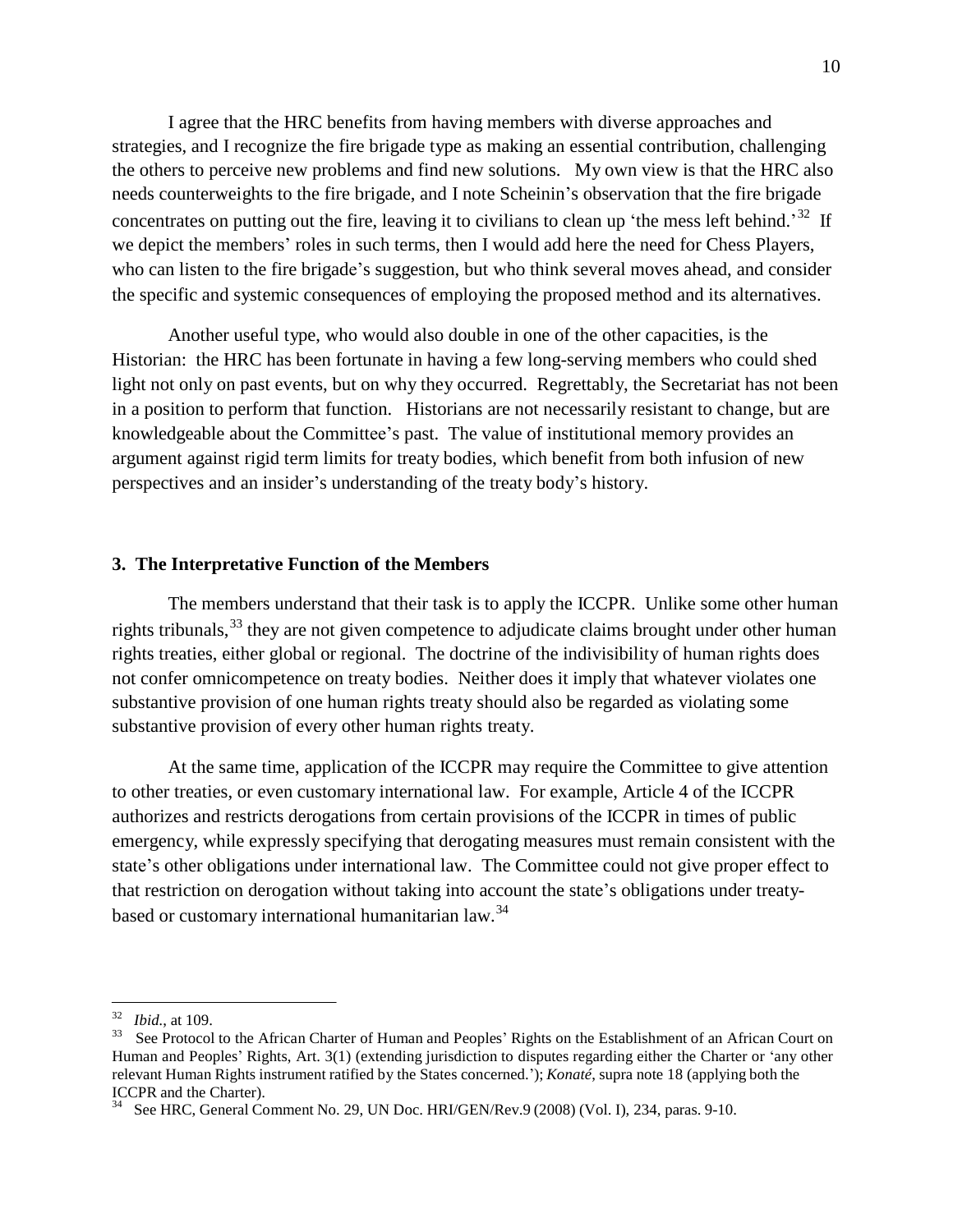More broadly, the HRC faces recurring questions about the relationship between rights guaranteed by the ICCPR and the obligations of states under other human rights treaties. In 2013-2014, the Committee engaged in an explicit debate on the effect of other 'core' human rights treaties – either the texts of the treaties themselves or the interpretations by the respective treaty bodies – on the interpretation of the ICCPR.<sup>35</sup> Committee members were in general agreement that dialogue with other treaty bodies was important, and that the HRC should be open to learning from the insights of other treaty bodies. No member proposed that the HRC should automatically and unquestioningly adopt other treaty bodies' interpretations of their respective treaties as settling the meaning of the ICCPR.

The HRC's conversation took place in the context of the issues that arise repeatedly in its work, but also in the context of contemporary debates related to OHCHR's report on 'strengthening the United Nations treaty body system.<sup>36</sup> (It deserves notice that OHCHR's selfinterested formulation made the 'system' the object of the strengthening, rather than the treaty bodies.) The report insisted, for example, that treaty bodies 'need to ensure consistency among themselves on common issues in order to provide coherent treaty implementation advice and guidance to States.<sup>37</sup> The calls for consistency and coherence could be read as seeking either absence of conflict or achievement of uniformity.

To my own understanding, direct contradiction between treaty bodies, in the sense of the HRC's concluding that the ICCPR obliges a state to perform an action that another treaty body regards as a violation of its respective treaty, or vice versa, amounts to a very serious problem to be avoided if possible. Avoiding such contradictions may not be possible, however, if the other treaty body does not take ICCPR obligations adequately into account. Specialized treaty bodies may lack legal expertise, and they may pay insufficient attention to the rights of others that come into conflict with the rights within their specialized mandate. Of course, the HRC may also have misperceived empirical realities that the other treaty body understands better, or may have neglected the perspective of a disadvantaged group whose situation prompted the creation of the other treaty. The HRC needs to examine both possibilities, by means that may include actual

<sup>&</sup>lt;sup>35</sup> The conversation included a discussion in open session as part of the HRC's improvement of its working methods, on 28 March 2014, and an earlier preliminary discussion by the ten HRC members who attended an informal retreat in the Hague in April 2013. The March 2014 meeting is summarized in abbreviated and approximate form in HRC, Summary Record, UN Doc. CCPR/C/SR.3066 (28 March 2014); there is no public record from the April 2013 retreat, although its content was briefly discussed at the HRC's meeting with the states parties to the ICCPR in July 2013, summarized in HRC, Summary Record, UN Doc. CCPR/C/SR.3000 (22 July 2013), paras. 32-48.

<sup>&</sup>lt;sup>36</sup> See OHCHR, supra note 24; GA Res. 68/268, 9 April 2014 (adopting outcome).

<sup>&</sup>lt;sup>37</sup> See OHCHR, supra note 24, at 25; ibid. at 68 ('ensuring consistency of jurisprudence among treaty bodies'). As another example, the so-called Poznan formula for uniformizing procedural rules of treaty bodies by enhancing the role of joint meetings of the committees' chairpersons (see OHCHR, at 31; GA Res. 68/268, 9 April 2014, para. 38) shifts power from the members to OHCHR. The Treaty Bodies Division drafts proposals for procedural changes and can present them with insufficient prior notice at the chairpersons' intersessional meetings, which are then under pressure to act.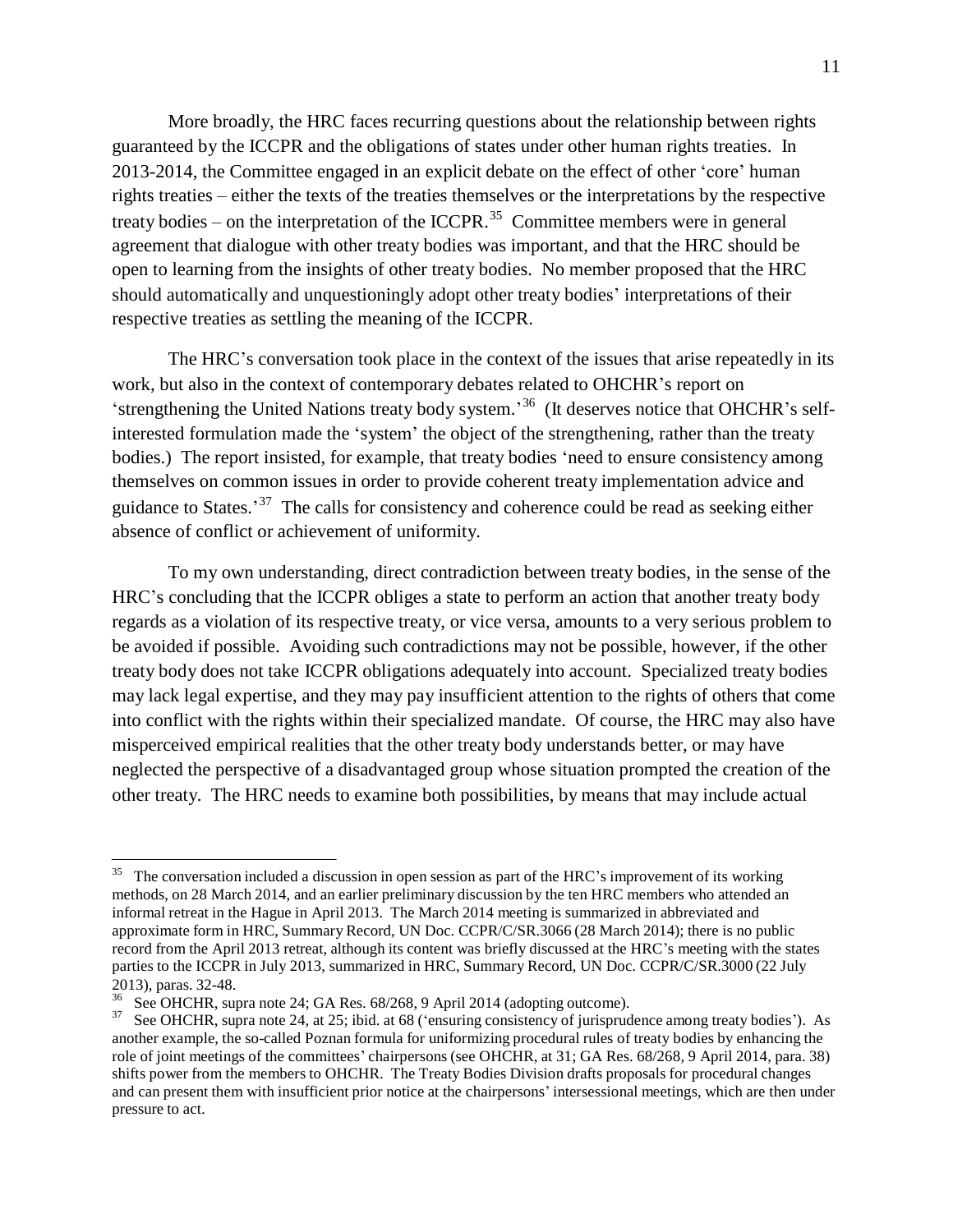dialogue with the other treaty body, but it cannot automatically yield to the expertise or choices of the other body.

'Consistency' in a stronger sense, however, is a different issue. Even with regard to civil and political rights listed in the ICCPR, other 'core' treaties (by text or interpretation) may impose stricter or more specific standards, more detailed implementing measures, or more extensive positive obligations. The Convention against Torture and Other Cruel, Inhuman or Degrading Treatment or Punishment (UNCAT), provides an instructive example. UNCAT could be considered as a kind of 'implementing treaty' for Article 7 ICCPR, which prohibits torture and cruel, inhuman or degrading treatment or punishment. UNCAT's preamble refers to Article 7 ICCPR as one of its predecessors, and it emphasizes the states parties' desire to 'make more effective the struggle against torture and other cruel, inhuman or degrading treatment or punishment throughout the world.<sup>38</sup> Article 1 UNCAT provides a definition of torture for the purposes of UNCAT – without prejudice to wider definitions elsewhere – and there follow a series of preventive, repressive and remedial obligations, some quite detailed, to increase effectiveness. Cruel, inhuman or degrading treatment is handled more succinctly in Article 16 UNCAT, without providing a definition, and expressly imposing a subset of the obligations listed for torture, again without prejudice to other instruments.

The Human Rights Committee has considered UNCAT as useful guidance with respect to the implementation of Article 7 ICCPR, but not as wholly determining the meaning of Article 7 obligations within the framework of the ICCPR.<sup>39</sup> It would be excessive and formalistic to consider every detailed regulation listed in UNCAT as a mandatory component of the state's duties of implementation under Article 2 ICCPR in combination with Article 7. The HRC also does not rely exclusively on the definition of torture in Article 1 UNCAT, or the scope given to other ill-treatment in Article 16 UNCAT, both of which restrict UNCAT obligations to acts committed 'by or at the instigation of or with the consent or acquiescence of a public official or other person acting in an official capacity.' That aspect of the definition is relevant to the range of detailed obligations in UNCAT. In contrast, the HRC understands the rights in Article 7 ICCPR as 'amenable to application between private persons' in a manner that generates positive obligations for the state to prevent and punish private torture or ill-treatment.<sup>40</sup> Thus, even a treaty as closely linked to the ICCPR as UNCAT needs to be used with care in interpreting the ICCPR itself. 41

<sup>&</sup>lt;sup>38</sup> UNCAT, 1984, 1465 UNTS 85, Preamble.

<sup>39</sup>See, e.g., HRC, *Giri v Nepal*, Views of 24 March 2011, UN Doc. CCPR/C/101/D/1761/2008, para. 7.5.

See, e.g., HRC, General Comment No. 31, UN Doc. HRI/GEN/Rev.9 (2008) (Vol. I), 244, para. 8.

<sup>&</sup>lt;sup>41</sup> Similarly, the HRC has not mechanically incorporated all the obligations set forth in the Convention on the Rights of the Child, as defining the child's right to protection by the state under Articles 23 and 24 ICCPR. Instead, it has characterized that Convention as 'a valuable source informing the Committee's interpretation of the Covenant.' HRC, *Blessington and Elliot v. Australia*, Views of 22 Oct. 2014, UN Doc. CCPR/C/112/D/1968/2010, para. 7.11.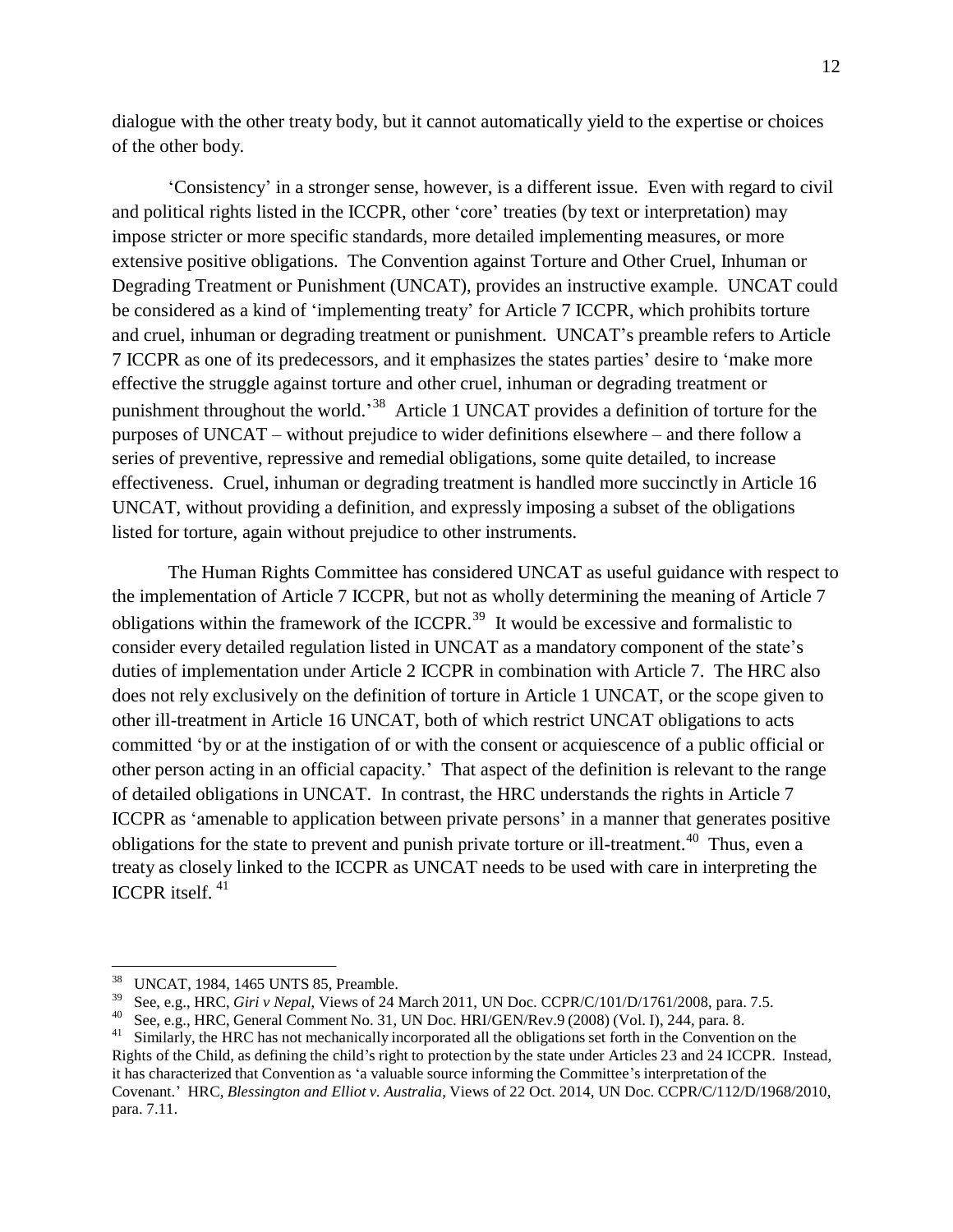It would admittedly simplify the work of the Secretariat and provide uniform advice to states if the HRC and other treaty bodies always gave identical answers to questions about the permissibility of particular practices. A state party to the ICCPR would have understandable objections, however, if the result were that it became bound de facto by the content of another treaty that it had not ratified, or if the HRC's communications procedure became the vehicle for bringing complaints under the other treaty when the state had not accepted the other treaty's optional procedure. And, as illustrated by UNCAT, identical interpretation would sometimes reduce protection under the ICCPR.

Using the text of another 'core' treaty to shed light on provisions of the ICCPR differs from using other treaty bodies' *interpretations* of their treaties for that purpose. Generally speaking, states parties have agreed to be bound by the texts of treaties, and the wording of the texts is stable over time.<sup>42</sup> Interpretations by other treaty bodies, in contrast, are not formally binding, and they change over time, not necessarily in a predictable direction. The HRC has found the interpretations by other treaty bodies of their treaties informative,<sup>43</sup> but it has not tried to emulate all their innovations. To maintain dynamic consistency would not only be taxing; it would also mean abandoning the HRC's own credibility as authoritatively interpreting the ICCPR.

In the context of the present symposium, particular interest attaches to the relationship between the two Covenants, in light of the indivisibility of civil and political rights on the one hand, from economic, social and cultural rights on the other. The interplay between the ICCPR and the International Covenant on Economic, Social and Cultural Rights (ICESCR)<sup>44</sup> differs from the relationship between the two Covenants and later treaties. Neither Covenant can be understood as generally implementing the other. There are a variety of relationships among the rights in the two Covenants, and there are two conspicuous instances of overlapping rights: the right to form and join trade unions is mentioned in both Article 22 ICCPR and Article 8(1)(a) ICESCR, and the generally phrased nondiscrimination norm in Article 26 ICCPR shares content with the ancillary norms of nondiscrimination with regard to ICESCR rights expressed in

<sup>&</sup>lt;sup>42</sup> Qualifications to this proposition include the fact that not all states parties to the ICCPR may have ratified another treaty; that some ratifications are accompanied by reservations; and that different language versions of treaties exist. In fact, later translations of both Covenants into Chinese may have been substituted for the original ones, see Sun, 'The International Covenant on Civil and Political Rights: One Covenant, Two Chinese Texts?', 75 *Nordic Journal of International Law* (2006) 187; Seymour and Wang, 'China and the International Human Rights Covenants, 47 *Critical Asian Studies* (2015) 514.

<sup>&</sup>lt;sup>43</sup> See, e.g., HRC, General Comment No. 35, UN Doc. CCPR/C/GC/35 (2014) (citing General Comments of both the Committee on the Rights of the Child and the Committee Against Torture, among other sources, in construing Art. 9 ICCPR).

<sup>&</sup>lt;sup>44</sup> ICESCR, 1966, 993 UNTS 3.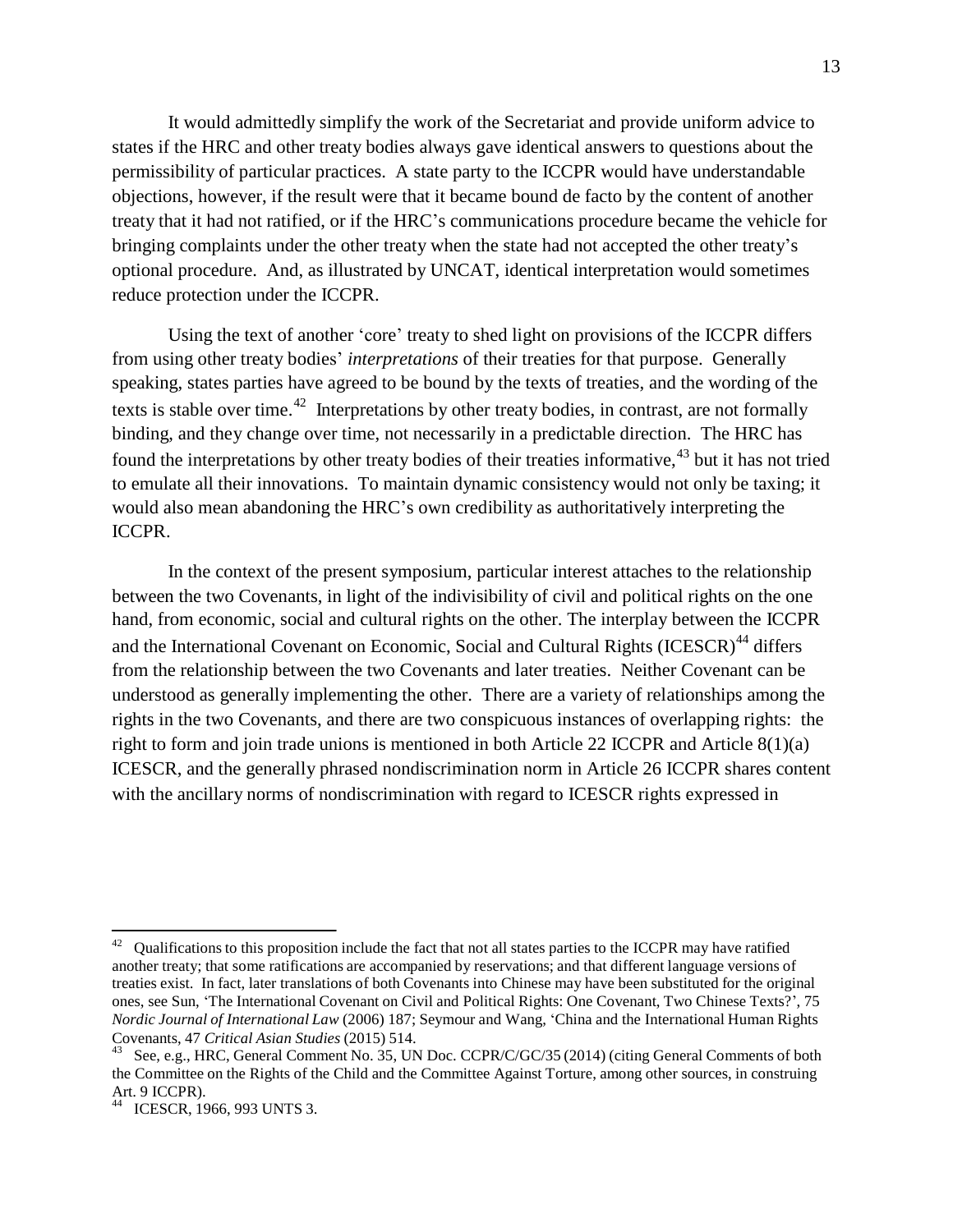Articles  $2(2)$  and 3 ICESCR.<sup>45</sup> Nonetheless considerable differences remain in the rights enumerated by the Covenants and their interpretations by the respective bodies.

One might usefully contrast the prohibition of arbitrary interference with the home under Article 17 ICCPR and the right to adequate housing under Article 11(1) ICESCR. The CESCR has elaborated the right to adequate housing in its General Comment 4 (1991) as including obligations to take necessary steps toward ensuring shelter for everyone that is 'adequate' in numerous dimensions, including legal security of tenure; availability of services, materials, facilities, and infrastructure; affordability; habitability; accessibility; location 'which allows access to employment options, health-care services, schools, child-care centers and other social facilities'; and enabling the expression of cultural identity.<sup>46</sup> While fulfilling this ambitious conception of adequacy was subject to the ICESCR mandate for progressive achievement, some dimensions of the right had more immediate consequences. One such consequence noted in General Comment 4 and more fully expounded in General Comment 7 (1997) involved protection against 'forced evictions.'<sup>47</sup> The CESCR pointed out that 'forced eviction' is a term of art, referring not to all compelled relinquishment of housing for any reason, but rather 'the permanent or temporary removal against their will of individuals, families and/or communities from the homes and/or land which they occupy, without the provision of, and access to, appropriate forms of legal or other protection', and does not include 'evictions carried out by force in accordance with the law and in conformity with the provisions of the International Covenants on Human Rights.<sup>48</sup> That conformity implies both procedural and substantive limitations on the process of lawful eviction, and also:

Evictions should not result in individuals being rendered homeless or vulnerable to the violation of other human rights. *Where those affected are unable to provide for themselves, the State party must take all appropriate measures, to the maximum of its available resources, to ensure that adequate alternative housing, resettlement or access to productive land, as the case may be, is available.* 49

That is, under Article 11 ICESCR, a person may sometimes be lawfully evicted from a particular housing unit, but the state must then ensure that the person's right to adequate housing, as understood by CESCR, is respected.

The Human Rights Committee has examined the phenomenon of eviction from informal settlements in connection with several state reports, and has expressed concerns and made some

<sup>&</sup>lt;sup>45</sup> The HRC clarified in *Broeks v. The Netherlands*, Views of 9 April 1987, UN Doc. CCPR/C/29/D/172/1984, and a companion case that the prohibition of sex discrimination in Art. 26 ICCPR was autonomous rather than limited to discrimination with regard to other rights under the ICCPR, and that it applied to unemployment benefits.

<sup>&</sup>lt;sup>46</sup> CESCR, General Comment No. 4, UN Doc. HRI/GEN/Rev.9 (2008) (Vol. I), 11.

<sup>47</sup> CESCR, General Comment No. 7, UN Doc. HRI/GEN/Rev.9 (2008) (Vol. I), 38.

<sup>48</sup>*Ibid*. at para. 3.

<sup>49</sup>*Ibid*. at para. 16 (emphasis added).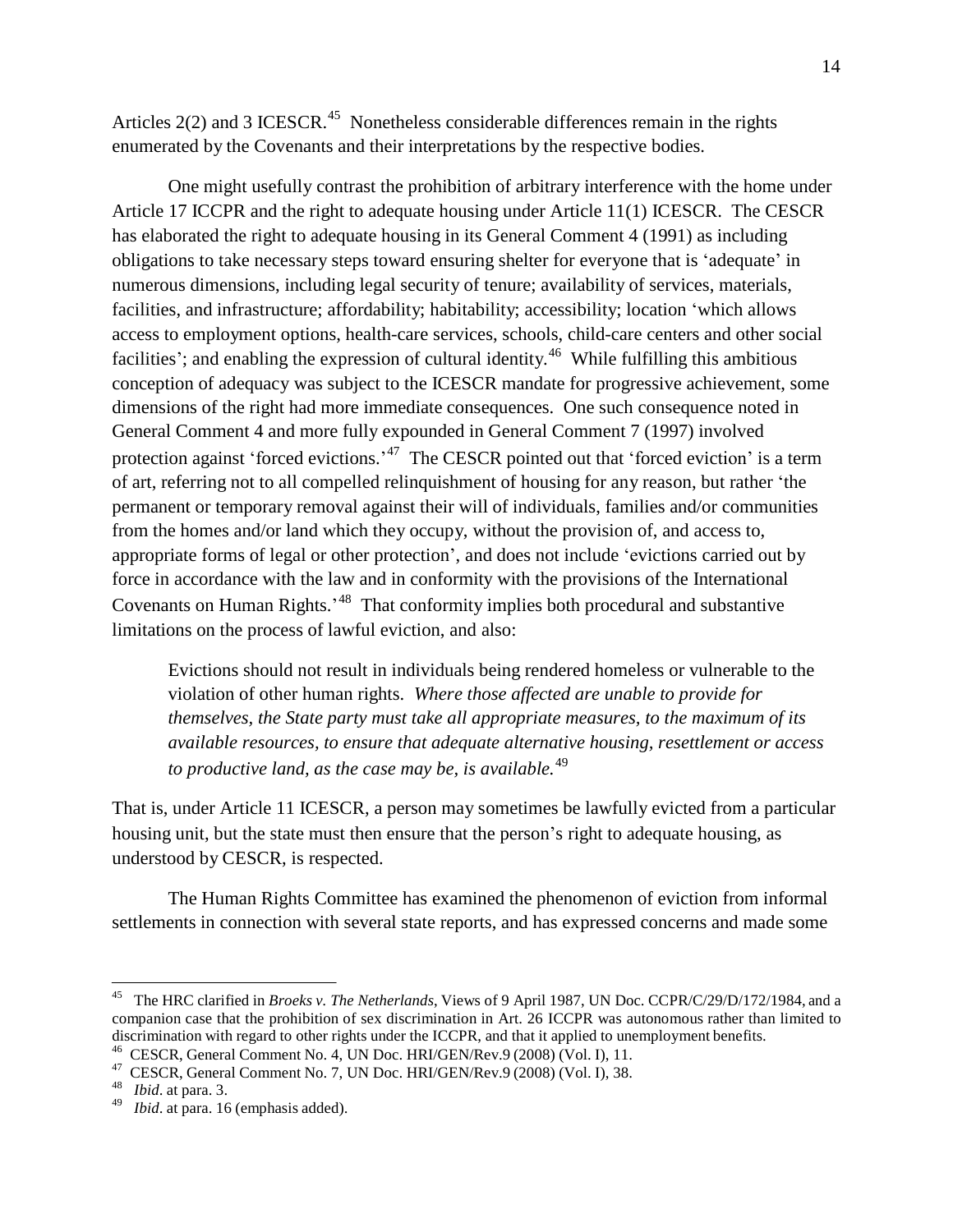recommendations.<sup>50</sup> The HRC did not make precise findings in Views on that subject until 2012. The authors in *Naidenova et al. v. Bulgaria* were Roma residents of a longstanding informal settlement constructed on municipal land, which the city sought to reclaim after acquiescing in their presence for several decades.<sup>51</sup> The NGOs that briefed their case raised claims of both arbitrary and unlawful interference with their homes under Article 17 ICCPR, as well as claims of discrimination based on their Roma ethnicity.<sup>52</sup> Among the arguments, counsel urged that the threatened evictions would violate the right to adequate housing under Article 11 ICESCR and CESCR's General Comments, and therefore were unlawful within the meaning of Article 17 ICCPR.<sup>53</sup> Counsel also argued that the right to adequate housing in the ICESCR was similar to the prohibition of arbitrary interference with the home in Article 17 ICCPR, and that the factors articulated in CESCR General Comment 7 showed that the threatened eviction should be condemned as arbitrary.

The HRC unanimously concluded that carrying out the threatened evictions as planned would be arbitrary under 17 ICCPR, but did not endorse the strong form of the NGOs' arguments. The HRC wrote narrowly in its first Views on the subject of eviction from unlawfully occupied property. The HRC agreed that the dwellings were the residents' 'homes' within the meaning of Article 17, despite the fact that they did not own the land on which they had built. The HRC's own analysis avoided using the term 'forced eviction,' and did not equate the meaning of Article 17 with the meaning of ICESCR or the CESCR General Comment. The analysis emphasized a series of factors that, taken together, rendered the city's conduct unreasonable, including the lengthy acquiescence in the presence of the settlement, the fact that the land was publicly owned, the absence of any pressing need to change the status quo, and the unavailability of satisfactory replacement housing. The HRC did not determine how it would rule if any of these factors had been different, but left those issues for analysis in future cases.<sup>54</sup> It also avoided saying that the residents were immediately entitled to 'adequate' housing as defined by CESCR.

The *Naidenova* case could be seen as the HRC's effort to explore independently the content of a prohibition of arbitrary interference with the home in the context of unauthorized occupation of land. Counsel had called to the HRC's attention CESCR's interpretation of the other Covenant, and the HRC took into account the insights expressed by CESCR but also the

<sup>50</sup> See, e.g., HRC, Concluding observations of the Human Rights Committee: Kenya, UN Doc. CCPR/CO/83/KEN  $(2005)$ , para. 22.

<sup>51</sup>HRC, *Naidenova et al. v. Bulgaria*, Views of 30 October 2012, UN Doc. CCPR/C/106/D/2073/2011.

 $52$  The HRC found the discrimination claims inadmissible because the evidence submitted insufficiently substantiated them, and also observed that these claims seemed not to have been exhausted in the domestic proceedings. *Naidenova*, para. 13.6.

<sup>53</sup>*Naidenova*, para. 3.4. Article 5(4) of the Bulgarian Constitution gives duly ratified treaties force of law superior to statute. It does not expressly give the General Comments of treaty bodies force of law.

<sup>&</sup>lt;sup>54</sup> In a later decision on another communication brought against Bulgaria by the same NGOs, the HRC found the claim inadmissible for lack of substantiation after the authors failed to provide information the Committee had requested regarding such factors as the length of the occupancy and the public or private ownership of the land. See HRC, *S.I.D. v. Bulgaria*, Inadmissibility decision of 21 July 2014, UN Doc. CCPR/C/111/D/1926/2010.